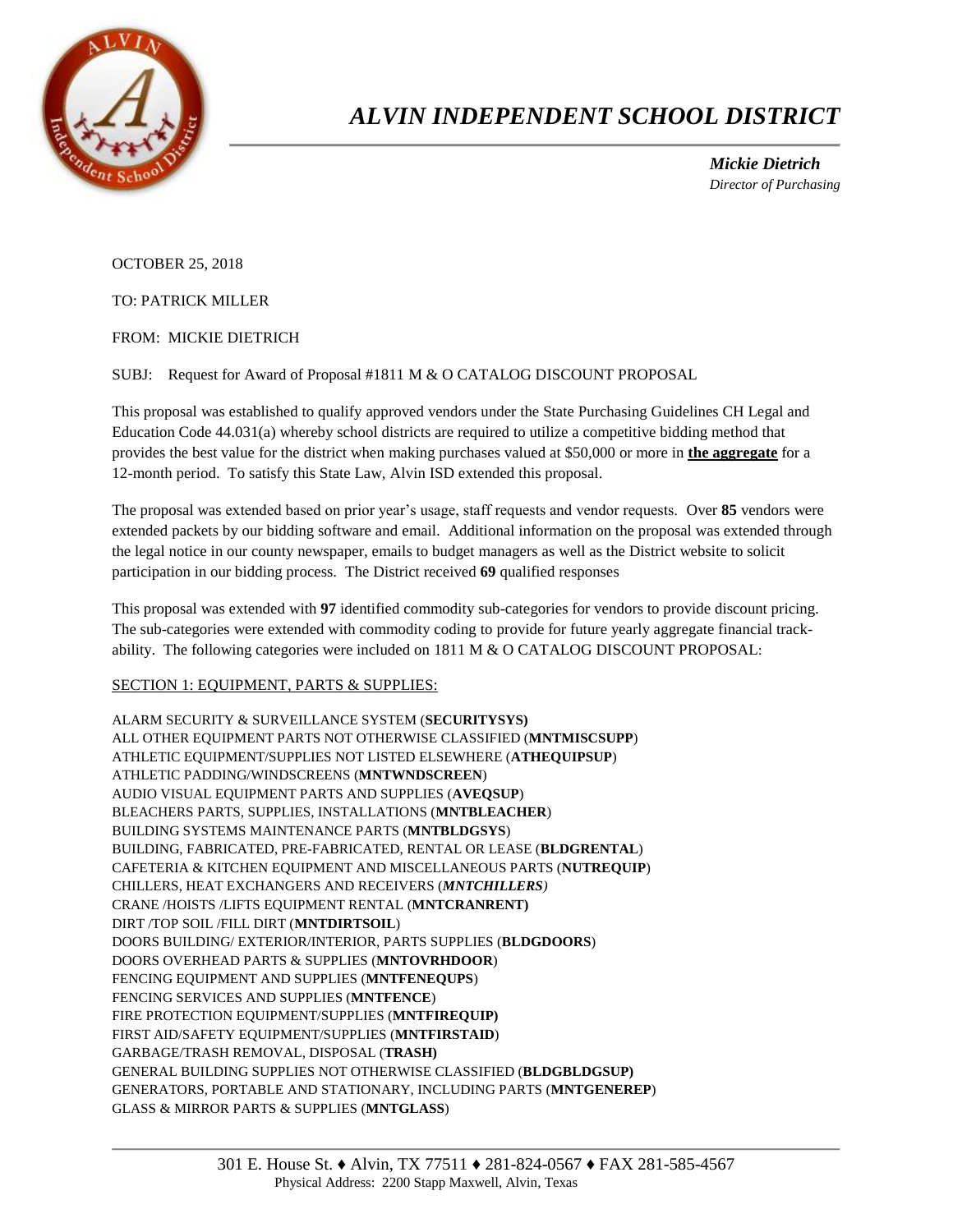GOLF CARTS, ALL TERRAIN VEHICLES (**MNTATVCART**) HARDWARE / RELATED ITEMS, CASTERS, HINGES, GLIDES (**MNTHARDWARE**) HVAC, FILTERS (**MNTHVACFILTERS)** HVAC, PARTS AND SUPPLIES (**MNTHVACEQUIP***)* ICE MACHINES **(ICE\_MACH\_PURCH)** INDUSTRIAL COMMERCIAL AND PROFESSIONAL EQUIPMENT AND SUPPLIES (**MNTINDUSTEQIP**) INDUSTRIAL EQUIPMENT RENTAL OR LEASE (**MNTINDUSTRENT**) INTERCOM SYSTEMS, OFFICE (**TECINTERCOM)** JANITORIAL EQUIPMENT PARTS AND REPAIR (**MNTEQUIPREP**) LANDSCAPING SHRUBS AND FLOWERS (**GRNSHRUBS**) LAWN CHEMICALS /FERTILIZERS /INSECTICIDES /PESTICIDES (**GRNFERTCHEM**) LAWN EQUIPMENT/PARTS/SUPPLIES (**GRNEQUIPART**) LOCKERS PARTS, SUPPLIES, INSTALLATIONS (**LOCKERSPART**) LOCKSMITH PARTS AND TOOLS (**MNTLOCKPART**) LUMBER, PLYWOOD, PARTICLEBOARD, ALL KINDS (**MNTLUMBER**) MAINTENANCE - ELECTRICAL SUPPLIES/PARTS (**MNTELEEQUIP)** MAINTENANCE SMALL POWERED AND NON-POWERED (**MNTTOOLS**) MAINTENANCE MACHINERY EQUIP &SUPPLIES NOT OTHERWISE CLASSIFIED (**MNTMACHINER**) MATERIAL HANDING EQUIPMENT MAINTENANCE (**MNTPALLFORK)** MULCH /SOIL CONDITIONERS /COMPOST (**MNTDIRTSOIL**) OTHER TESTING EQUIPMENT NOT OTHERWISE CLASSIFIED (**MNTMNTREPEQ**) OVERHEAD DOOR PARTS & SUPPLIES, (**MNTOVRHDPTS)** PARK AND PLAYGROUND EQUIPMENT (**PLAYGROUND**) PAVING/RESURFACING, ALLEY AND PARKING LOT (**MNTPRKNGLOT**) REFRIGERATION EQUIPMENT & ACCESSORIES, TUBING, FITINGS (**MNTREFRIDG**) SIGNAGE & GRAPHICS INTERIOR/EXTERIOR (**BLDGSIGNAG)** SWIMMING POOLS, EQUIPMENT, AND SUPPLIES (**MNTPOOLEQP**) WELDING SUPPLIES (**MNTWELDSUPP**) WINDOW COVERINGS AND ACCESSORIES (**MNTWINDOW**)

## SECTION 2: INSTALLATION & REPAIR SERVICES:

AIR DUCT CLEANING SERVICES (**MNTAIRDUCT**) ASBESTOS ABATEMENT, MAINTENANCE (**MNTABATEMENT**) BLDG PROG - CONSTRUCTION - CANOPIES/CARPORTS (**BLDGSHADE**) BLEACHERS PARTS, SUPPLIES, INSTALLATIONS (**MNTBLEACHER**) BORING, DRILLING, TESTING AND SOUNDINGS (**BLDGBORDRILL**) CABLE CONSTRUCTION (**MNTCABLE**) CAFETERIA/KITCHEN EQUIPMENT MAINTENANCE, REPAIR & MONITORING (**NUTREQUIPMTC**) CARPENTRY SERVICES (**MNTCARPENT**) CONCRETE SERVICES (**MNTCONCRETE**) DEMOLITION SERVICES (**BLDGCEMOLIT**) DOOR INSTALLATION, MAINTENANCE AND REPAIR (**SERVDOORINT**) ELECTRICAL SERVICES (**MNTELECTRIC**) ELEVATOR MAINTENANCE SERVICES (**MNTELEVMNT**) FENCING SERVICES AND SUPPLIES (**MNTFENCE**) FIRE AND/OR WATER DAMAGE RESTORATION SERVICES (**MNTRESTOR**) FLOORING SERVICES (**MNTFLOORING**) GARBAGE/TRASH REMOVAL, DISPOSAL AND/OR TREATMENT ( GLASS AND GLAZING SERVICES (**MNTGLAZING**) GLASS REPLACEMENT, MAINTENANCE AND REPAIR (**MNTGLASS**) HEATING, AIR CONDITIONING & VENTILATION MAINT & REPAIR (**MNTHVACMNTR**) ICE MACHINE MAINTENANCE & REPAIR (**ICE\_MACH\_SVC-RPS**) INDUSTRIAL EQUIPMENT RENTAL OR LEASE (**MNTINDUSTRENT**)